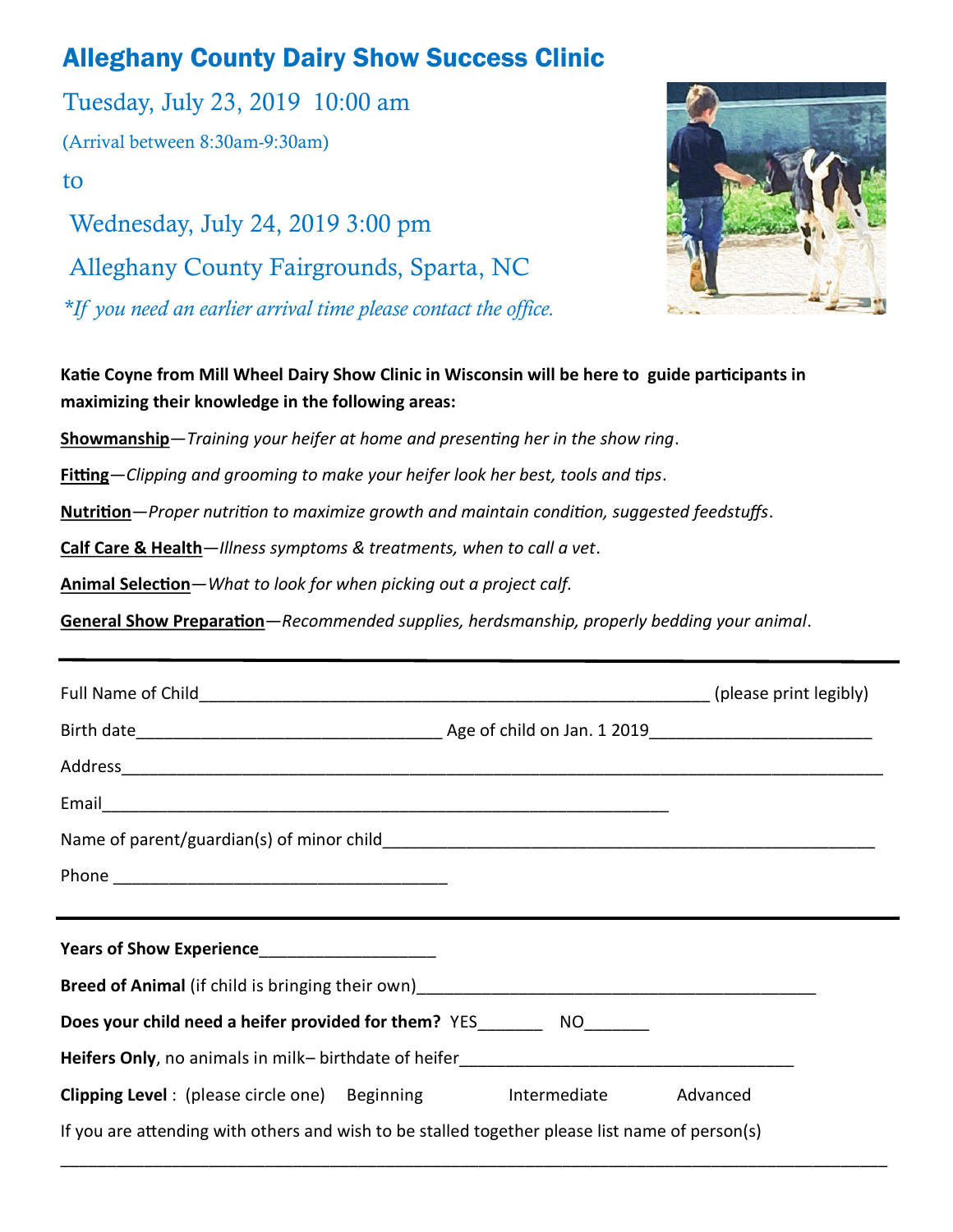### **For information that does not apply to the child please put N/A on the line.**

| <b>Emergency Contact</b> for minor attendee in case parent/guardian is unable for any reason to fulfill parental |
|------------------------------------------------------------------------------------------------------------------|
| responsibilities during the event:                                                                               |

| Name                                | Relationship |  |
|-------------------------------------|--------------|--|
| Contact#                            |              |  |
| Adult that child may be released to |              |  |

#### *Health Profile*

**MEDICAL: Do you have any pertinent medical conditions we should know of? (Ex. Heart problems, circulatory, stomach, muscle, respiratory, kidney, liver, diabetes, etc.)**

**Insurance Information:** (Please be sure to include insurance information both for yourself and any youth you are responsible for while at the workshop.)

| <b>Carrier:</b>        | Policy# | <b>Contact #</b> |
|------------------------|---------|------------------|
| Name of Policy Holder: |         | Date of Birth:   |

**Allergic History** (if no allergy be sure to write "NONE" under each of the 3 categories.

Medication Allergy: Please list name of medication (i.e. penicillin, aspirin, etc.), type of allergic response (i.e. rash, collapse, etc.) and treatment required (i.e. EpiPen etc.)

| <b>Name of Medication</b>                                                 | <b>Type of Allergic Response</b> | <b>Treatment Needed</b> |
|---------------------------------------------------------------------------|----------------------------------|-------------------------|
|                                                                           |                                  |                         |
|                                                                           |                                  |                         |
| Environmental Allergy (examples: latex, tape, type of hay, insects, etc.) |                                  |                         |
| <b>Name of Environmental Substance</b>                                    | <b>Type of Allergic Response</b> | <b>Treatment Needed</b> |
|                                                                           |                                  |                         |
|                                                                           |                                  |                         |
| Food Allergy (examples: nuts, seafood, gluten, etc.)                      |                                  |                         |
| <b>Type of Food</b>                                                       | <b>Type of Allergic Response</b> | <b>Treatment Needed</b> |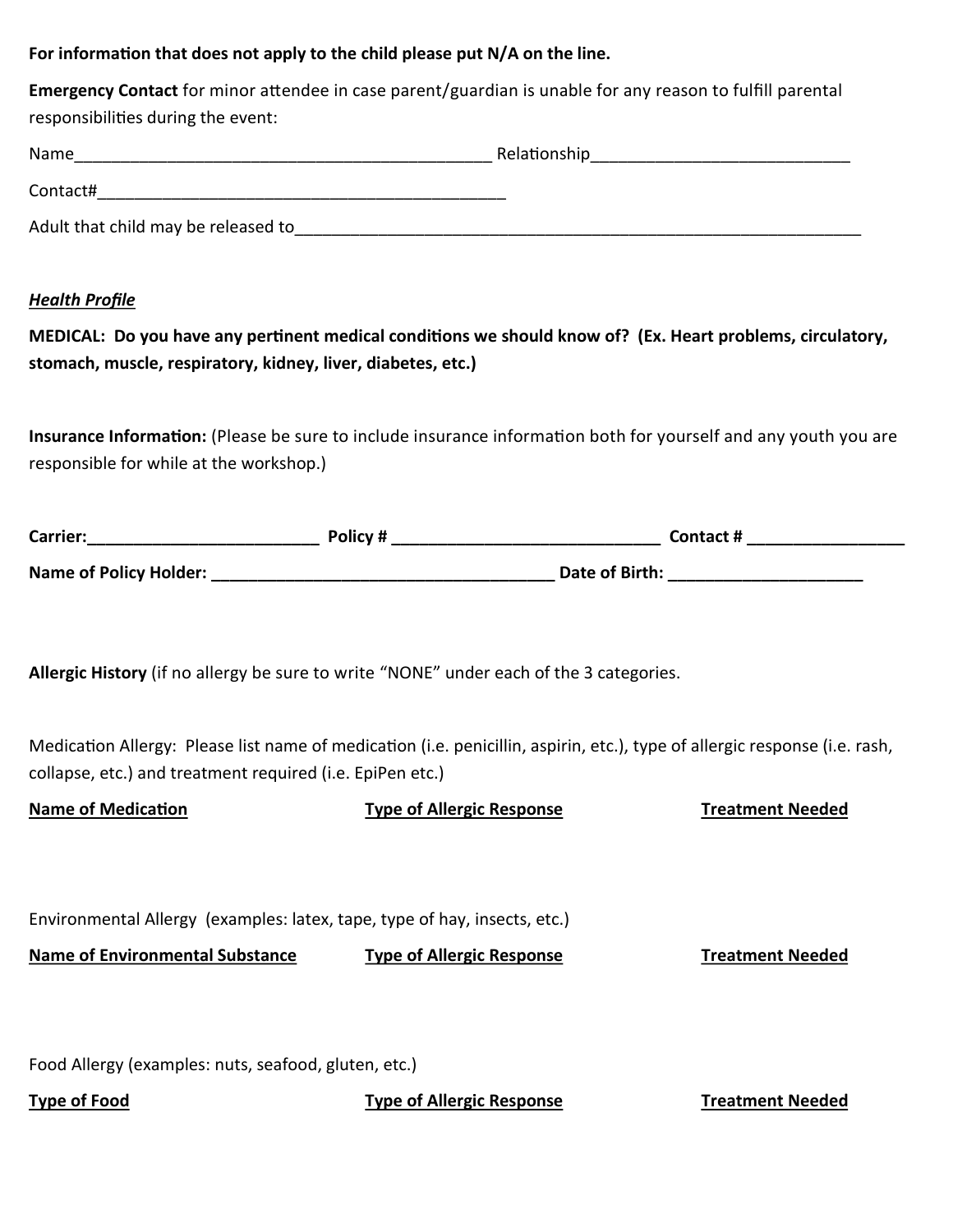# **Behavioral Expectations**

Please have child complete and sign. Parent's of children 8-17 must also sign.

|    | Behavioral Expectations-participant to initial after each inside $\rightarrow$ ()                         |               |
|----|-----------------------------------------------------------------------------------------------------------|---------------|
|    | 1. I will be trustworthy and honest.                                                                      |               |
|    | 2. Respectful, courteous, polite, and considerate to peers and adults. I will not interfere with others'  |               |
| 3. | ability to learn by my actions—Noisy, disruptive and roughhousing will not be tolerated.                  |               |
|    | 4. I will follow any instructions from my parent or guardian, or staff.                                   |               |
|    | 5. I will leave no trash of my own and properly dispose of any trash I see lying around prior to leaving. |               |
|    | 6. I will be appreciative of the efforts of others, particularly the volunteers who gave up their time.   |               |
|    | 7. Please be sure to listen to what they have to say, observe the skills and thank them for all they do.  |               |
|    | 8. I will offer help to others and make them feel welcome. Dairy industry friendships can last forever.   | $\rightarrow$ |
|    | 9. I will not use vulgar language or make discriminatory statements about or to others.                   |               |
|    | 10. I will be prompt and not hold up others.                                                              |               |
|    | 11. I will always exercise safety. Use the buddy system to use restroom, and an adult/child buddy         |               |
|    | system when dark.                                                                                         |               |
|    | 12. My parent/guardian is responsible for me and is to know where I am at all times. I am to be within    |               |
|    | their vision unless I have their permission otherwise.                                                    |               |
|    | 13. Over 18 year old participants will be assigned separate lodging from minors with parents or           |               |
|    | guardians.                                                                                                |               |
|    |                                                                                                           |               |

The following will NOT be tolerated; and law enforcement will be notified.

- Possession of alcohol or illegal drugs.
- Possession of weapons. (Penknife for appropriate barn usage only is allowed)
- Possession of tobacco products by minors.
- Smoking by adults must be 200 feet away from barns or show ring.
- Misuse of prescription or nonprescription drugs.
- Physical, verbal, emotional, or mental abuse or threats.
- Theft, destruction or abuse of property.

| Signature of participant                  |
|-------------------------------------------|
| Print legibly name of participant         |
| Parent signature for under 18 participant |
| Guardian signature if applicable          |